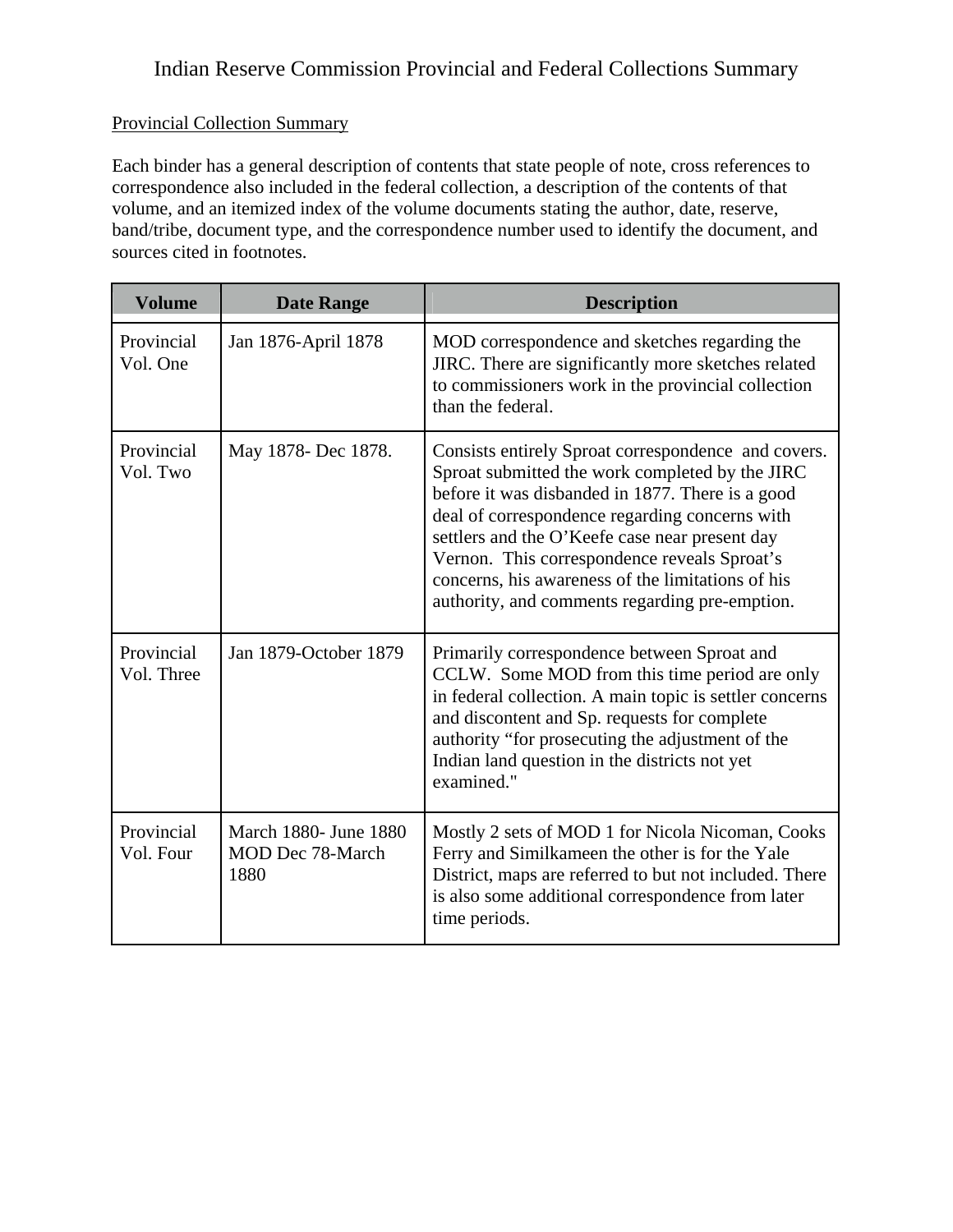| <b>Volume</b>            | <b>Date Range</b>                                    | <b>Description</b>                                                                                                                                                                                                                                                                                                                                                                                                                                                                                                                                                                                      |
|--------------------------|------------------------------------------------------|---------------------------------------------------------------------------------------------------------------------------------------------------------------------------------------------------------------------------------------------------------------------------------------------------------------------------------------------------------------------------------------------------------------------------------------------------------------------------------------------------------------------------------------------------------------------------------------------------------|
| Provincial<br>Vol. Five  | July 1880-August 1880.                               | Primarily includes two sets of MOD, one submitted<br>by Powell to the CCLW. There are maps and<br>sketches included in this collection that are not in the<br>federal collection, specifically a sketch of allotments<br>around Salmon River. Also included is Sproat's<br>MOD for the Campbell River/Cape Mudge people<br>which was removed from the federal collection.                                                                                                                                                                                                                               |
| Provincial<br>Vol. Six   | March 1881-March 1882                                | Consists of the initial work of Peter O'Reilly as<br>Reserve Commissioner. O'Reilly's federal and<br>provincial covering letters attached to the MOD<br>differ greatly. Those sent to the province contain<br>issues considered most important to the province,<br>such as abandonment of a pre-emption, but this<br>information was not included in the correspondence<br>to the federal government. O'Reilly altered his<br>covering letters depending on the recipient.                                                                                                                              |
| Provincial<br>Vol. Seven | May 1882- Nov 1882<br>MOD's Oct 1881-Sept<br>1882    | Continuation of O'Reilly's 1882 work.<br>Correspondence in this volume is addressed to the<br>CCLW. O'Reilly did not include field notes with his<br>MOD so there is no contextual information. The<br>only information on village areas, land use, and<br>occupation is found in the sketches.                                                                                                                                                                                                                                                                                                         |
| Provincial<br>Vol. Eight | Feb 1884-Dec 1887<br>MOD's for Feb 1884-<br>Dec 1887 | O'Reilly did not complete work on the IRC between<br>Nov. 1882 and Jan 1884. Upon his return O'Reilly<br>no longer allocates "right to" fish or exclusive<br>fisheries as he had previously. The tensions between<br>the provincial and federal government are evident in<br>correspondence in this volume. There is<br>correspondence indicating the province's displeasure<br>with I.W.Powell B.C. Indian Superintendent and<br>there is also correspondence from Powell to the<br>CCLW voicing complaints over the province's<br>conduct in matters such as the sale of reserve lands<br>in Osoyoos. |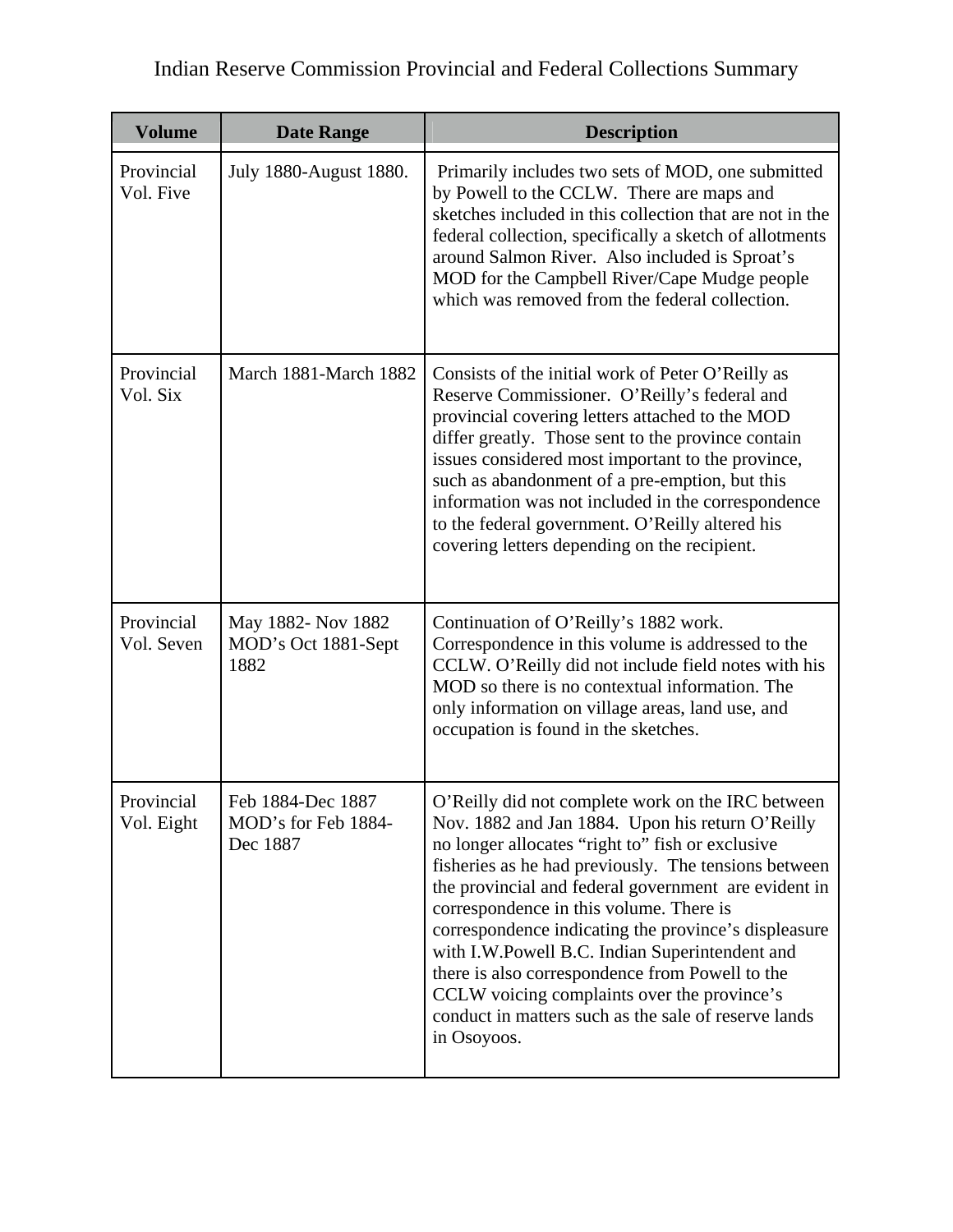| <b>Volume</b>                | <b>Date Range</b> | <b>Description</b>                                                                                                                                                                                                                                                                                                                                                                                                                                                                                                                                                                                    |
|------------------------------|-------------------|-------------------------------------------------------------------------------------------------------------------------------------------------------------------------------------------------------------------------------------------------------------------------------------------------------------------------------------------------------------------------------------------------------------------------------------------------------------------------------------------------------------------------------------------------------------------------------------------------------|
| Provincial<br>Vol. Nine      | Jan 1888-Dec1889  | Continuation of O'Reilly's work. The collection<br>summary on the first page provides examples of<br>minor differences between the federal and provincial<br>collections during this time period. Some<br>correspondence and allotments are not included in<br>the federal collection. This volume includes<br>correspondence on the province's allowance of pre-<br>emptions on Aboriginal lands.                                                                                                                                                                                                    |
| Provincial<br>Vol. Ten       | Feb 1890-Dec 1891 | Continuation of O'Reilly's work on the West Coast<br>of Vancouver Island and parts of the north.<br>Correspondence within demonstrates continued<br>effort by the province to alienate Aboriginal lands.<br>Vowell assumes the post of Superintendent from<br>Powell. There is a description of the allotment<br>approval process.                                                                                                                                                                                                                                                                    |
| Provincial<br>Vol. Eleven    | Jan 1892-Dec 1893 | Continuation of O'Reilly's work and also<br>correspondence regarding settler incursion on<br>Aboriginal lands set aside as reserves. The<br>correspondence is one sided as correspondence from<br>the CCLW is not included in the collection. There is<br>also correspondence regarding boundary<br>discrepancies.                                                                                                                                                                                                                                                                                    |
| Provincial<br>Vol.<br>Twelve | Feb 1894-Dec 1898 | Continuation of O'Reilly's work until his retirement<br>in 1898 when A.W. Vowell became the<br>Commissioner in addition to his role as Indian<br>Superintendent. This volume contains a series of<br>letters regarding a dispute between a settler and the<br>Alkali Lake community. The matter of a requested<br>fishing station at Pacheena and compensation for a<br>road through Ohamil reserve are also discussed in<br>correspondence. The volume index identifies<br>missing correspondence and points out discrepancies<br>in the dates of O'Reilly's MOD for Canoe Creek and<br>Alkali Lake. |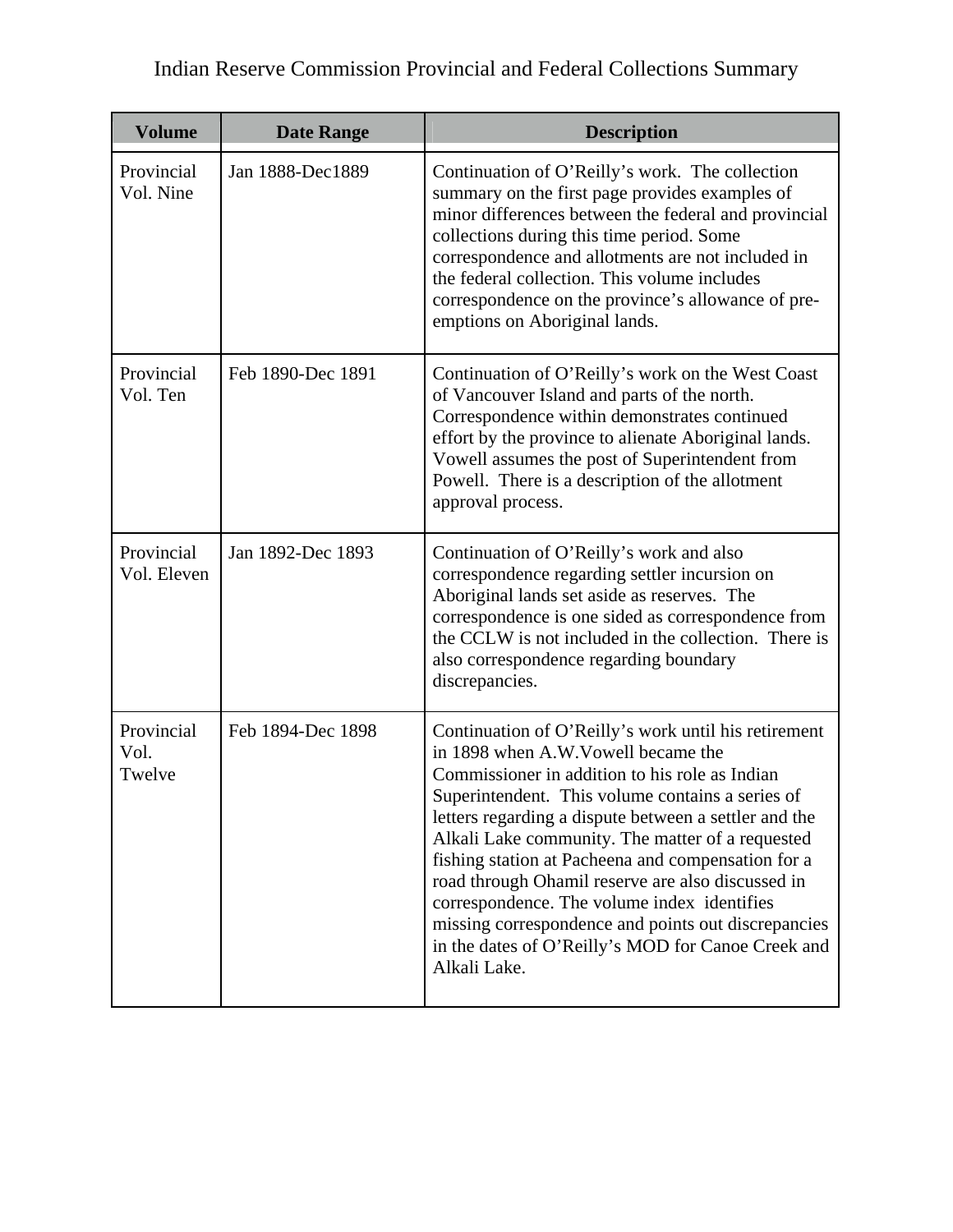| <b>Volume</b>                  | <b>Date Range</b> | <b>Description</b>                                                                                                                                                                                                                                                                                                                                                                                                                                                                              |
|--------------------------------|-------------------|-------------------------------------------------------------------------------------------------------------------------------------------------------------------------------------------------------------------------------------------------------------------------------------------------------------------------------------------------------------------------------------------------------------------------------------------------------------------------------------------------|
| Provincial<br>Vol.<br>Thirteen | Jan 1899-Feb 1907 | Contains only Vowell's<br>Although Vowell held his position until 1910 the<br>provincial collection only holds records up to 1907.<br>Vowell submitted MOD and field notes with sketches<br>in a similar manner to O'Reilly. His cover letters, in<br>the provincial collection, do not contain the same level<br>of detail as O'Reilly's. Correspondence between<br>Vowell and the Dept. of Lands reveals the province's<br>increasing unwillingness to set aside Crown lands for<br>reserves. |

#### Federal Collection Summary - Minutes of Decision, Correspondence & Sketches

Each binder has a general description of contents that state people of note, cross references to correspondence also included in the federal collection, a description of the contents of that volume, its original format, the most important topics or locations included in the correspondence, and an itemized index of the volume documents stating the author, date, reserve, band/tribe, document type, and the correspondence number used to identify the document, and sources cited in footnotes.

| <b>Volume</b>       | <b>Date Range</b>   | <b>Description</b>                                                                                                                                                                                                                                                                                                                                                  |
|---------------------|---------------------|---------------------------------------------------------------------------------------------------------------------------------------------------------------------------------------------------------------------------------------------------------------------------------------------------------------------------------------------------------------------|
| Federal<br>Vol. One | March 1878-Jan 1879 | The first volume of the federal collection titled<br>Letterbook No.2. Originally it was a letterbook, a<br>book with copies of letters that would become<br>formal correspondence, for the JIRC with entries<br>from Sproat and the surveyor Edward Mohun. There<br>are some copies of some MOD that have been cross-<br>referenced with the provincial collection. |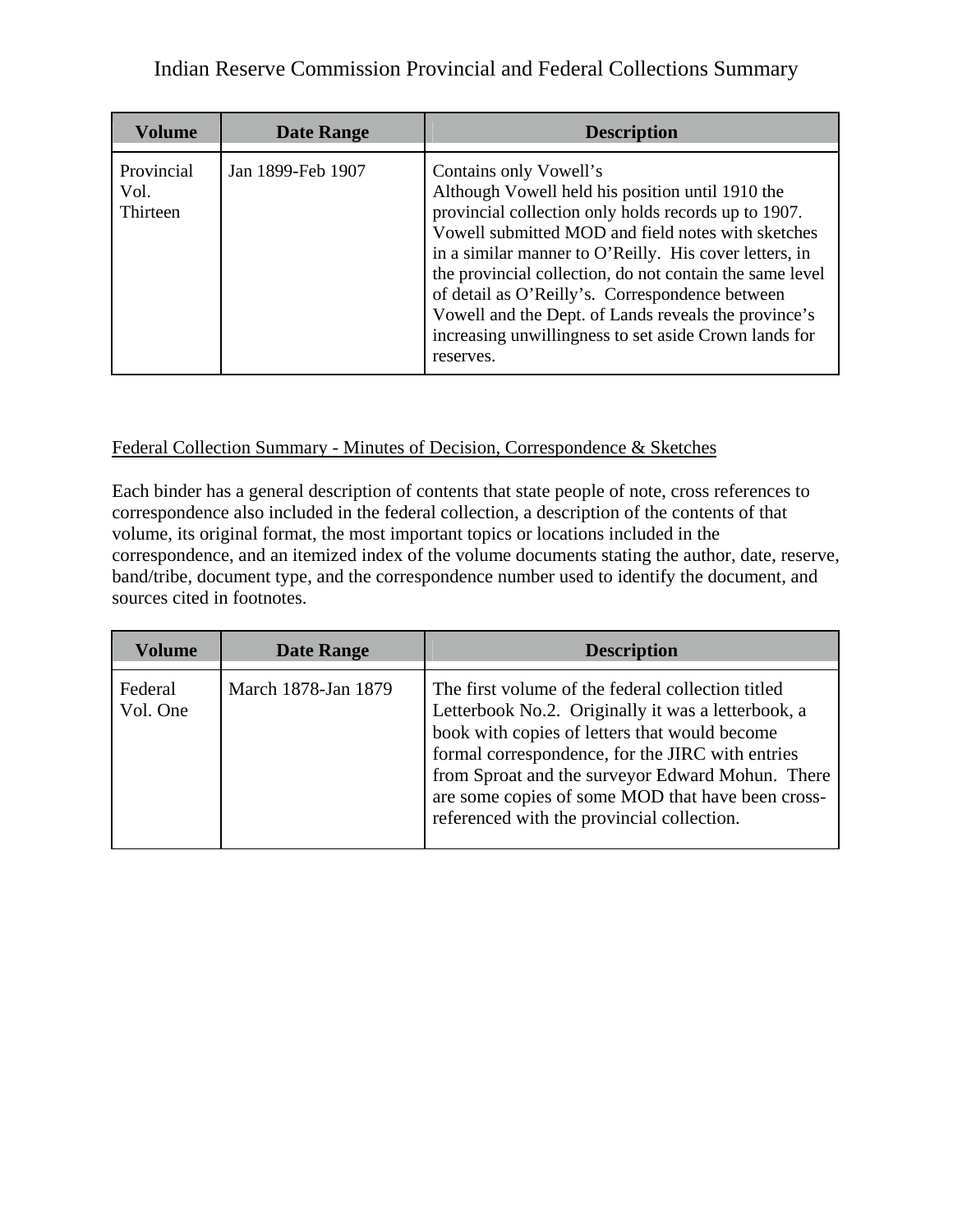| Indian Reserve Commission Provincial and Federal Collections Summary |  |  |  |
|----------------------------------------------------------------------|--|--|--|
|----------------------------------------------------------------------|--|--|--|

| <b>Volume</b>         | <b>Date Range</b>                   | <b>Description</b>                                                                                                                                                                                                                                                                                                                                                                                                                                                                                                             |
|-----------------------|-------------------------------------|--------------------------------------------------------------------------------------------------------------------------------------------------------------------------------------------------------------------------------------------------------------------------------------------------------------------------------------------------------------------------------------------------------------------------------------------------------------------------------------------------------------------------------|
| Federal<br>Vol. Two   | Feb 1979-Sep 1879                   | Sproat Letterbook No.3. In this volume there are<br>frequent references to enclosed correspondence that<br>is often not included with the cover letter. This<br>volume covers correspondence related to Sproat's<br>work as sole commissioner for the Reserve<br>Commission. Issues covered include surveying,<br>disputes with provincial government, agreements<br>with Aboriginal people, Sproat's policy<br>interpretations and reserve allotment method,<br>Sproat's interactions with settlers and Aboriginal<br>people. |
| Federal<br>Vol. Three | Various dates during<br><b>JIRC</b> | Original book that forms this volume consists of<br>extracts from numerous files containing material<br>related to the JIRC. Most original MOD were<br>removed from the original book and while most have<br>been located many are stated in the volume index as<br>missing. Most MOD are found in the provincial<br>collection but complete cross referencing had not<br>been completed. There is much correspondence<br>related to the cost and needs of the commission.                                                     |
| Federal<br>Vol. Four  | June 1878-June 1880                 | Field Minutes of G.M. Sproat. This volume consists<br>of 13 soft covered books containing Sproat's Field<br>Minutes as Indian Reserve Commissioner. The field<br>book for Lytton is missing from the federal<br>collection but is found in the provincial collection<br>and there may be a book 15, regarding Cook's Ferry<br>that if it existed is missing. It is believed Sproat<br>removed sketches and attached them to his MOD.                                                                                           |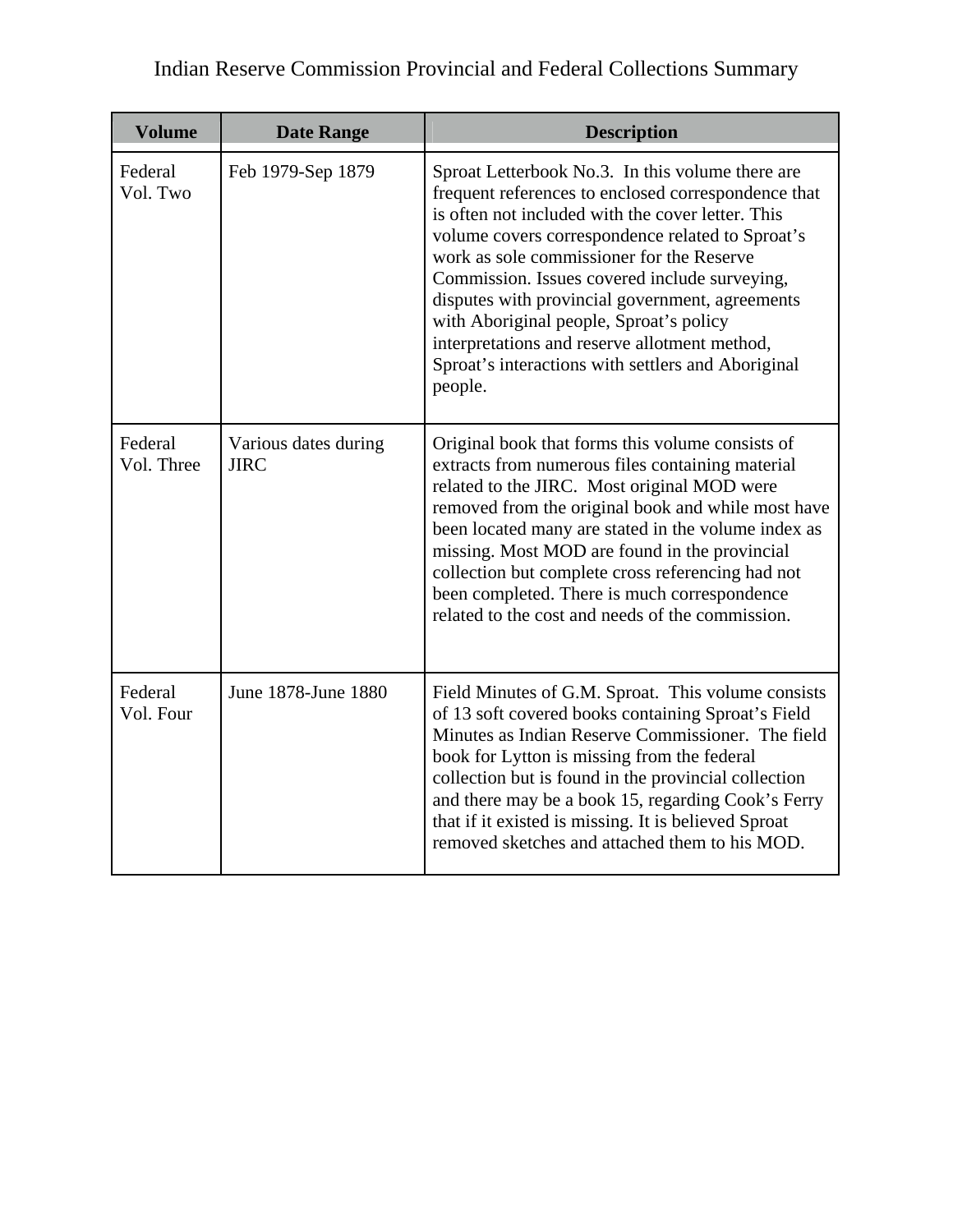| <b>Volume</b>         | <b>Date Range</b>            | <b>Description</b>                                                                                                                                                                                                                                                                                                                                                                                                                                                                                           |
|-----------------------|------------------------------|--------------------------------------------------------------------------------------------------------------------------------------------------------------------------------------------------------------------------------------------------------------------------------------------------------------------------------------------------------------------------------------------------------------------------------------------------------------------------------------------------------------|
| Federal<br>Vol. Five  | circa June 1879-June<br>1880 | "Interrupted Work by retirement of Commissioner<br>form Office" G.M. Sproat. This volume includes<br>pre-emption records, maps, MOD for 1879, a report<br>from surveyor Edward Mohun, and letters from<br>Government Agent Hughes. It appears in the volume<br>that Sproat prepared this book in 1880 almost a year<br>after having visiting the areas where he allotted<br>reserves. A contemporary copy of this volume,<br>minus Mohun's report, is found in Volume 17 of the<br>federal collection.       |
| Federal<br>Vol. Six   | May 1878-October 1878        | This volume was designated "Book 4" G.M. Sproat.<br>Collection of Sproat's MOD, some accompanying<br>sketches, and larger maps. Areas covered in this<br>volume are Spuzzu,-Lytton, Nicomen, Cook's Ferry,<br>Coldwater in Nicola Lake, and Upper Similkameen.<br>A copy of this is found in Volume 17 of the federal<br>collection.                                                                                                                                                                         |
| Federal<br>Vol. Seven | May 1881-Feb 1884            | Correspondence to/from P. O'Reilly, Dr. I.W.<br>Powell et al. This collection is comprised of<br>correspondence only. There are no MOD although<br>some letter make reference to them. While O'Reilly<br>and Powell are the key authors/recipients there is<br>also correspondence from settlers and missionaries.<br>Most letters are on Department of Indian Affairs<br>letterhead. Majority of correspondence is related to<br>the expenditures of the commissions work in the<br>field and salary costs. |
| Federal<br>Vol. Eight | May 1881-Jan 1882            | Minutes of Decision, correspondence, and sketches<br>P. O'Reilly.                                                                                                                                                                                                                                                                                                                                                                                                                                            |
| Federal<br>Vol. Nine  | January 1882-July 1882       | Minutes of Decision, correspondence, and sketches<br>P. O'Reilly.                                                                                                                                                                                                                                                                                                                                                                                                                                            |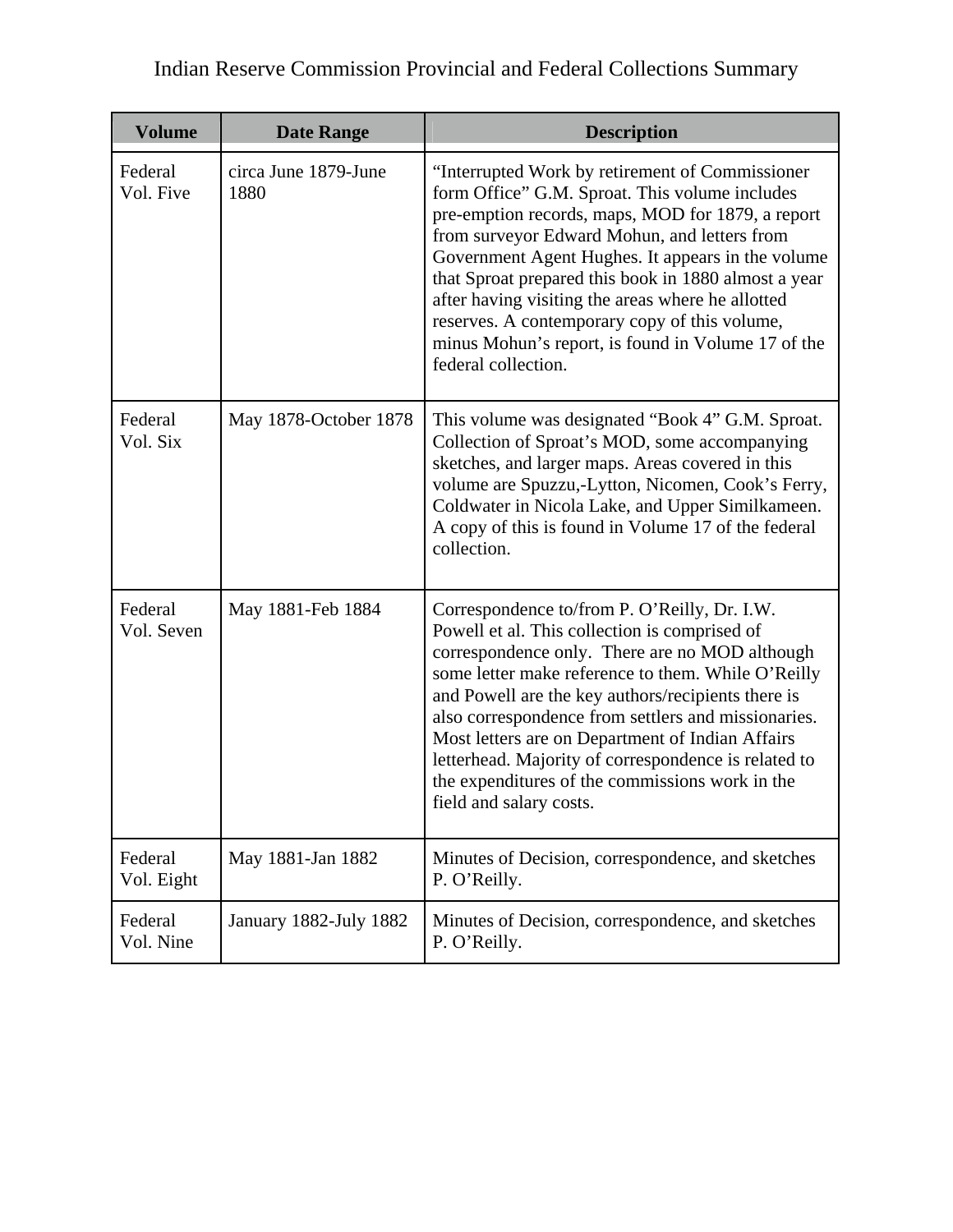| <b>Volume</b>               | <b>Date Range</b>    | <b>Description</b>                                                                                                                                                                                                                                                                                                                                                                                                                    |
|-----------------------------|----------------------|---------------------------------------------------------------------------------------------------------------------------------------------------------------------------------------------------------------------------------------------------------------------------------------------------------------------------------------------------------------------------------------------------------------------------------------|
| Federal<br>Vol. Ten         | June 1882-feb 1885   | Minutes of Decision, correspondence, and sketches<br>P. O'Reilly. O'Reilly's work method becomes more<br>consistent with the format of each field Minute being<br>accompanied by a MOD and sketches. The field<br>minutes provide more information on the groups he<br>met with, prominent people/chiefs, population,<br>employment and other issues.                                                                                 |
| Federal<br>Vol. Ten         | Third Copy           | 118 pages of Volume 10 are a "Third Copy" of the<br>MOD from this volume. They are part of Volume 10<br>but organized separately.                                                                                                                                                                                                                                                                                                     |
| Federal<br>Vol. Eleven      | June 1885-March 1889 | Minutes of Decision, correspondence, and sketches<br>P. O'Reilly.                                                                                                                                                                                                                                                                                                                                                                     |
| Federal<br>Vol.<br>Twelve   | April 1889-Jan 1892  | Minutes of Decision, correspondence, and sketches<br>P. O'Reilly. Within this volume are the first<br>correspondence with A.W. Vowell as BC Indian<br>Superintendent after Powell. Portions of some MOD<br>and/or sketches are missing.                                                                                                                                                                                               |
| Federal<br>Vol.<br>Thirteen | May 1889-Oct 1894    | Minutes of Decision, correspondence, and sketches<br>P. O'Reilly. This volume is arranged from the latest<br>date to the earliest date as was the original. There are<br>gaps in correspondence from Feb 1894-Oct 1894 and<br>from Dec 1893-Feb 1894. Powell retires and is<br>replaced by Vowell in 1890. There is some<br>correspondence regarding reserves that Sproat<br>allotted prior to the establishment of the railway belt. |
| Federal<br>Vol.<br>Fourteen | March 1883-Sept 1899 | Minutes of Decision, correspondence, and sketches<br>P. O'Reilly. O'Reilly rMarch 31, 1898 and his duties<br>assumed by Vowell. There is numerous<br>correspondence acknowledging receipt or transmittal<br>of letters.                                                                                                                                                                                                               |
| Federal<br>Vol. Fifteen     | Jan 1898-Jan 1906    | Minutes of Decision, correspondence, and sketches<br>A.W. Vowell. Vowell's practice of submitting field<br>notes before MOD differed from O'Reilly.<br>Correspondence is more inter-related than other<br>volumes.                                                                                                                                                                                                                    |